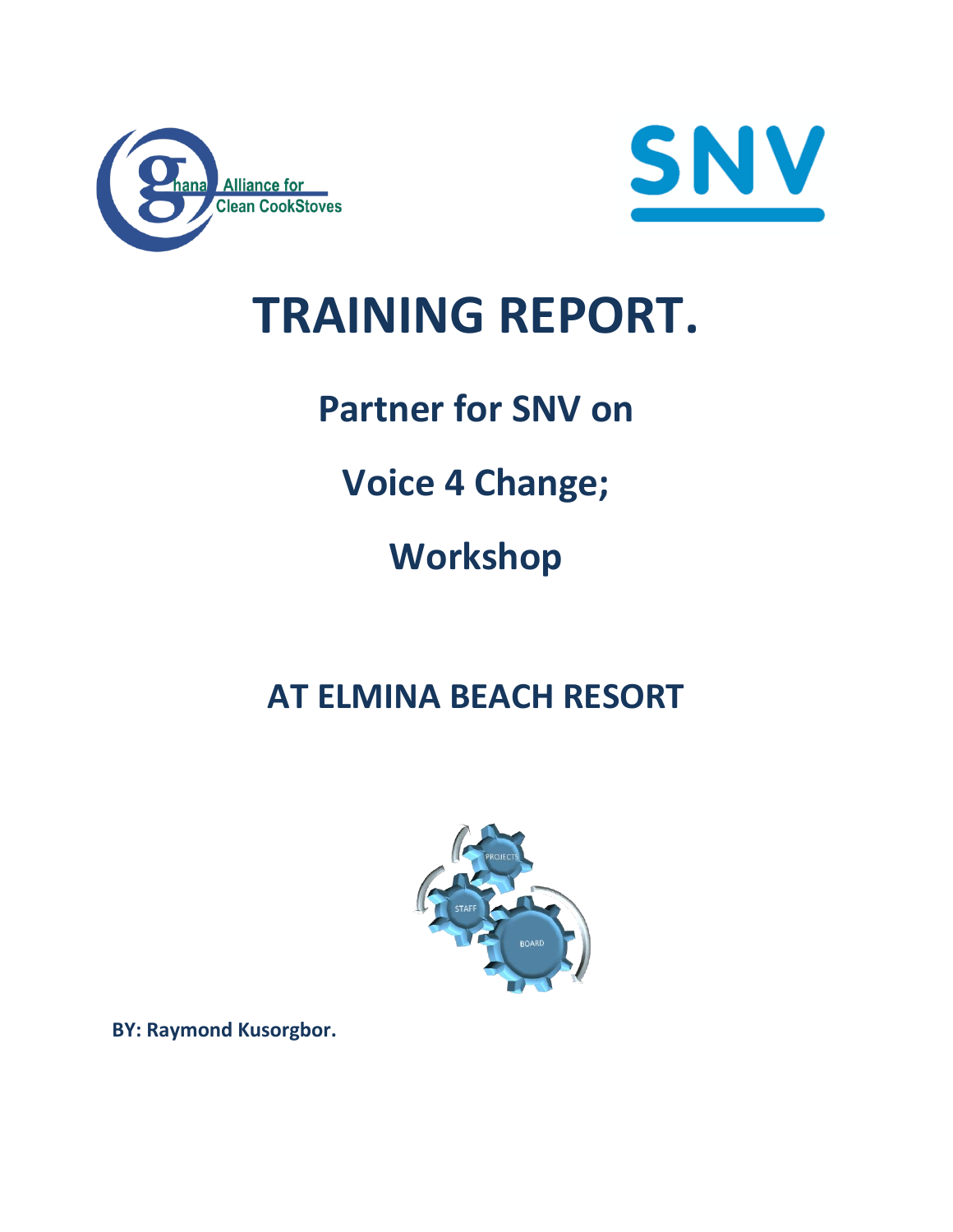## **Contents**

# **List of Figures**

| Fig 4: Joseph Kwashie (standing) making valuable contribution on developing Theory of Change in the |  |
|-----------------------------------------------------------------------------------------------------|--|
|                                                                                                     |  |
| Fig 6: The hexagonal radial representation of Theory of Change and Advocacy Planning7               |  |
|                                                                                                     |  |

### **List of Tables**

|--|--|--|--|

### **List of Abbreviation**

| CSO'S         | Civil Society Organizations.         |
|---------------|--------------------------------------|
| EBA           | <b>Evidence Based Advocacy</b>       |
| <b>GHACCO</b> | Ghana Alliance for Clean Cookstoves. |
| МE            | Monitoring Evaluation                |
| PME           | Planning Monitoring & Evaluation     |
| SDG's         | Sustainable Development Goals        |
| <b>SNV</b>    | Netherland Development Organization  |
|               |                                      |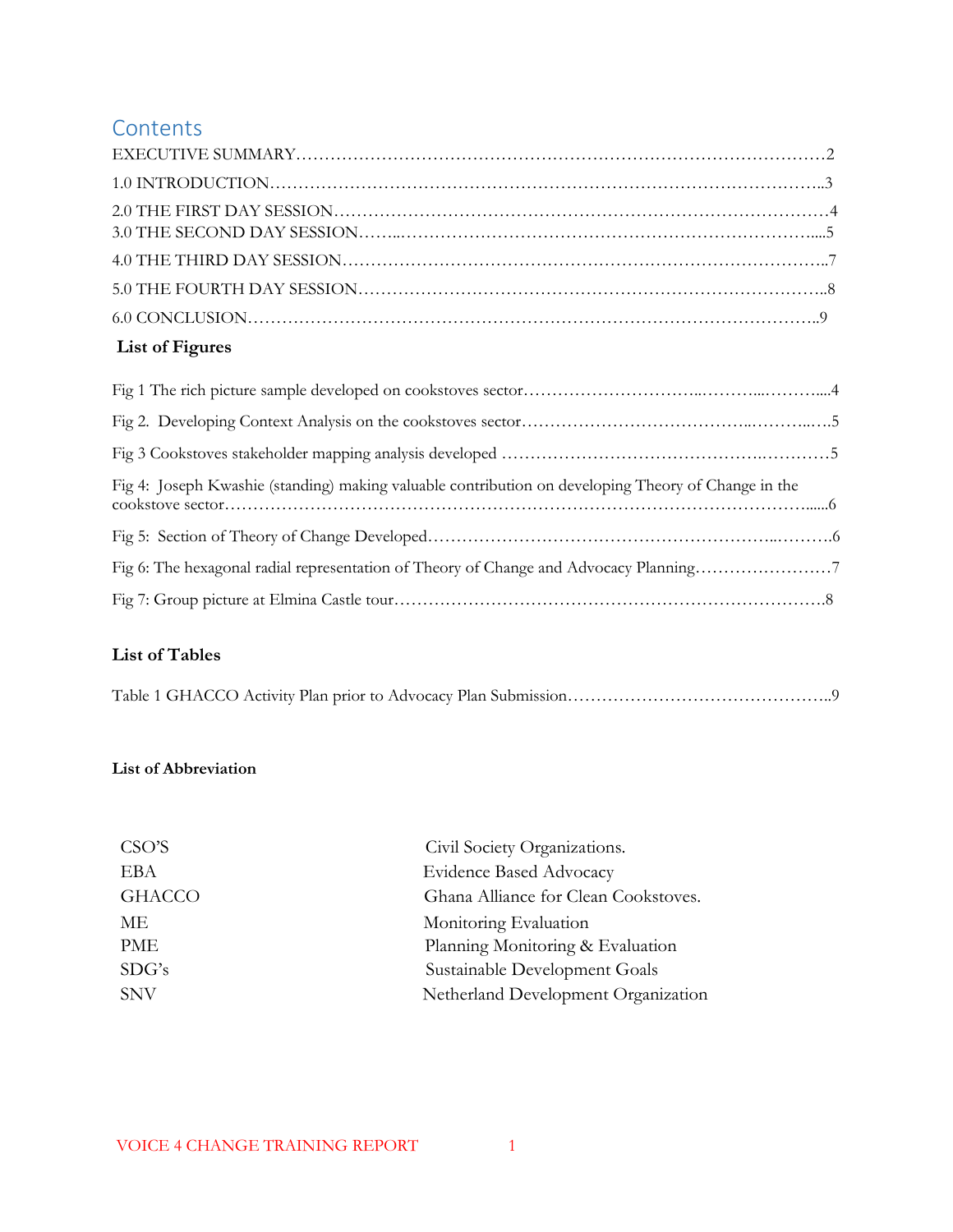#### EXECUTIVE SUMMARY

<span id="page-2-0"></span>*The SNV Voice 4 Change Capacity Development Trajectory for GHACCO and some selected Civil Society Organization (CSO's) in Ghana took place in Elmina on Monday, May 30, to Thursday June 2, 2016. The training provided an empowerment for GHACCO staff to develop a 4 year National Advocacy Plan. The key activity on the first day of training was the development of "rich picture" on the cookstoves sector. This activity helped to impact on how to craft pictorial representation of different facets of cookstoves sector challenges, relationships, the interplay of actors/forces and the desired changes. The second day featured participants schooled on developing Content Analysis; more profound factors, actor, gender dynamics and climate change that have impact on the issues to be changed. The session also exposed trainees to develop Theory of Change; strategies essential to impact on achieving desirable goals. The third day focused on sharing leadership skills with presentations on some specific leadership best practices. The participants were also schooled on Capacity Assessment & Identification of Needs. This helped to get better insight in what is critical leadership, advocacy and thematic capacities for improvement. The final day entailed coaching participants on developing an Advocacy Action Plan. GHACCO outlined a table of activities to be undertaken prior to the submission of a National Advocacy Plan for the Cookstoves Sector*.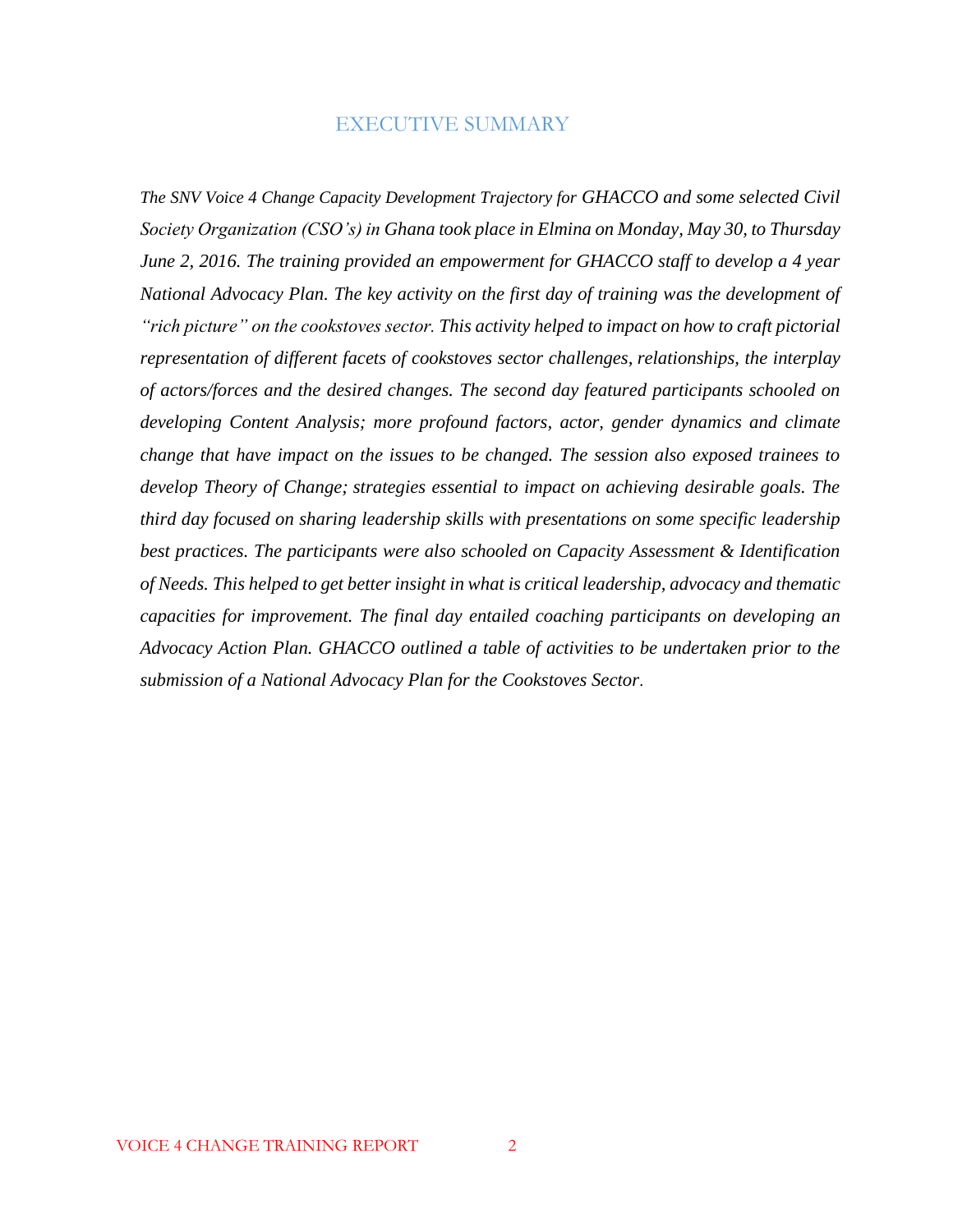#### <span id="page-3-0"></span>1.0 INTRODUCTION.

GHACCO and SNV formed partnership on the project; Voice 4 Change to develop a 4 year National Advocacy Plan to promote renewable energy using cookstove model as a thematic focus. The lack of access to modern energy services in developing countries including Ghana for cooking, lighting, and heating homes is a major problem for low-income populations and requires urgent action.

Globally, energy formed key factor for sustainable development and poverty reduction. About 2.6 billion people rely on the wood, coal, charcoal or animal dung for cooking as 3 billion people lack clean cooking facilities. Energy is the dominant contributor to climate change; thus 60 percent of the total greenhouse gas emission. The world's poor are continuously affected by the low availability of sustainable and reliable energy, with increasing difficulty in remote areas. Modern energy services are crucial to human well-being as well as to countries' economic development.

GHACCO's exemplary initiatives in the cookstoves model in the renewable energy sector in the country and evidence of clean cooking advocacy programs are clearly documented. Over the years, GHACCO has been in support of market development and innovation of improved cooking solutions, as we particularly pushed to stimulate demand for- and scale-up clean and affordable cooking solutions through the stakeholder platform in the country.

The partnership between SNV to develop advocacy plan for promoting clean cooking solutions and technology in Ghana is not a misplaced priority. In view of this the Program Officer; Raymond Kusorgbor and Greater Accra Steering Committee Member (Vice Coordinator); Joseph Senyo Kwashie were nominated by the National Executive Board of GHACCO to receive training on developing national Advocacy Plan for the Voice 4 Change program. The capacity development trajectory was held in Elmina Beach Resort from Monday, May 30 to Thursday June 2, 2016. It involved 24 Civil Society Organizations (CSO's) with a focused interest on the 3 thematic areas; Energy, Agriculture and Water Sanitation & Hygiene.

The training was prioritized on areas like: Planning Monitoring and Evaluation, Leadership & Advocacy Skills, developing Content Analysis, developing Theory of Change, developing Advocacy Plan, and Action Plans among others. The activities of each days are enumerated below.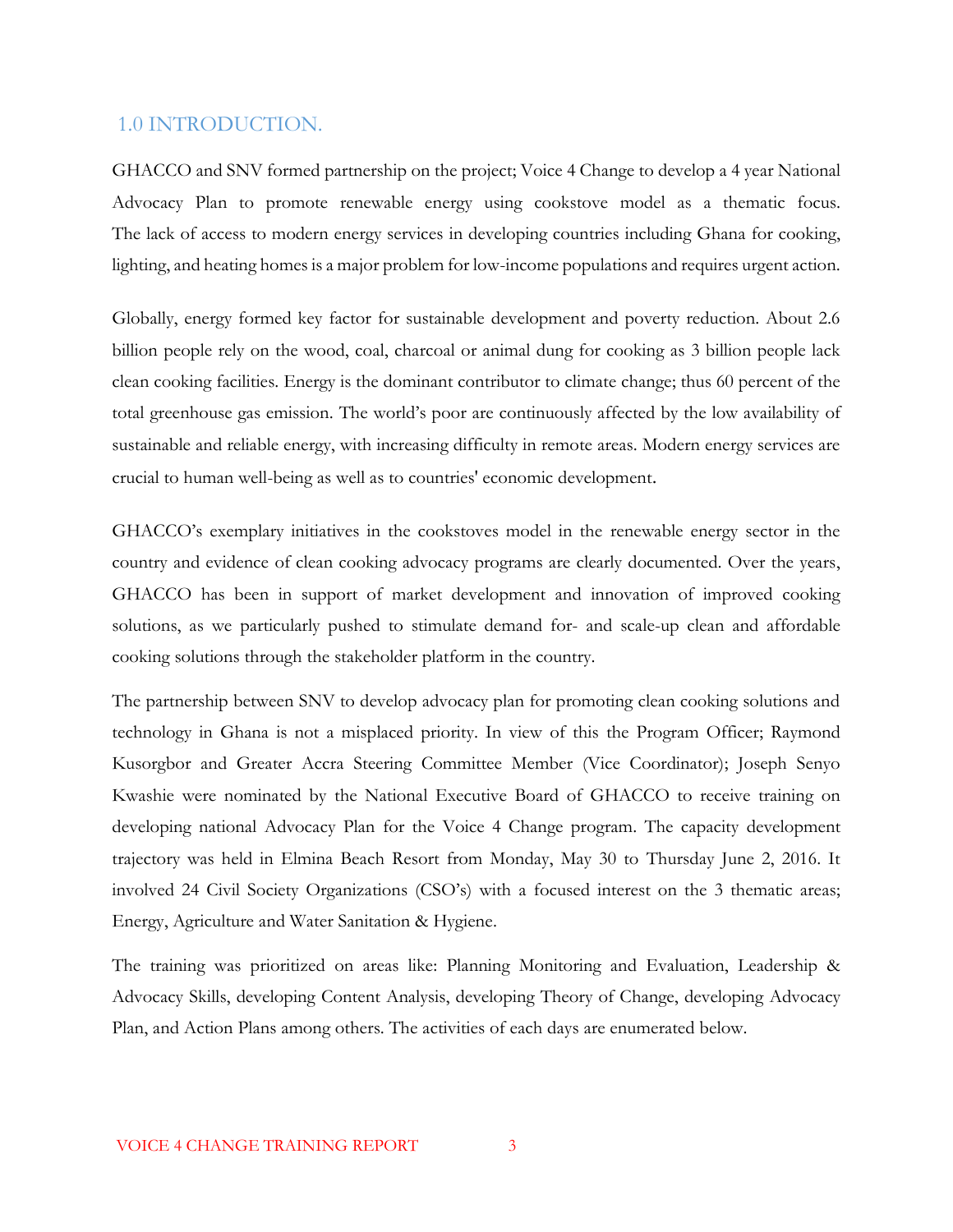#### <span id="page-4-0"></span>2.0 THE FIRST DAY SESSION.

The first morning session highlighted an introduction of all the participating CSO's, presentation on each organization's mandates, activities and programs. The engagement with SNV facilitators provided further clarity on the Evidence Based Advocacy (EBA) Program; ways of working and envisaged results, and networking among CSO's.

The participants were coached on main deliverables for CSO's to be centered on context analysis, Theory of Change, baseline data and Advocacy Plan per theme. SNV sought to provide face- to face workshops (the second capacity training to be held this year), On- the- Job support, and coaching to achieve the deliverables. It was noted that, GHACCO capacity dimensions on EBA project are expected to cover leadership, organizational sustainability, knowledge of relevant themes, advocacy, and the use of data and evidence for advocacy.

The afternoon session introduced participants to advocacy approaches and the underlying success factors. Diverse experiences from other sectors were shared and video documentaries on advocacy screened provided much insight. The breakout session helped GHACCO to brainstorm and develop "rich picture" on the cookstoves sector. This is a graphical or pictorial representation which followed no commonly agreed syntax, made of symbols, sketches or drawings capturing many



Fig 1 The rich picture sample developed on cookstoves sector

different facets of challenges in the cookstoves sector, relationships and the desired change. The real value of this technique helped think deeply about the problem, the complexities of the situations and understanding helped develop stakeholder analysis. A presentation was done on the rich picture analysis provoking discussions of global and national perspectives on energy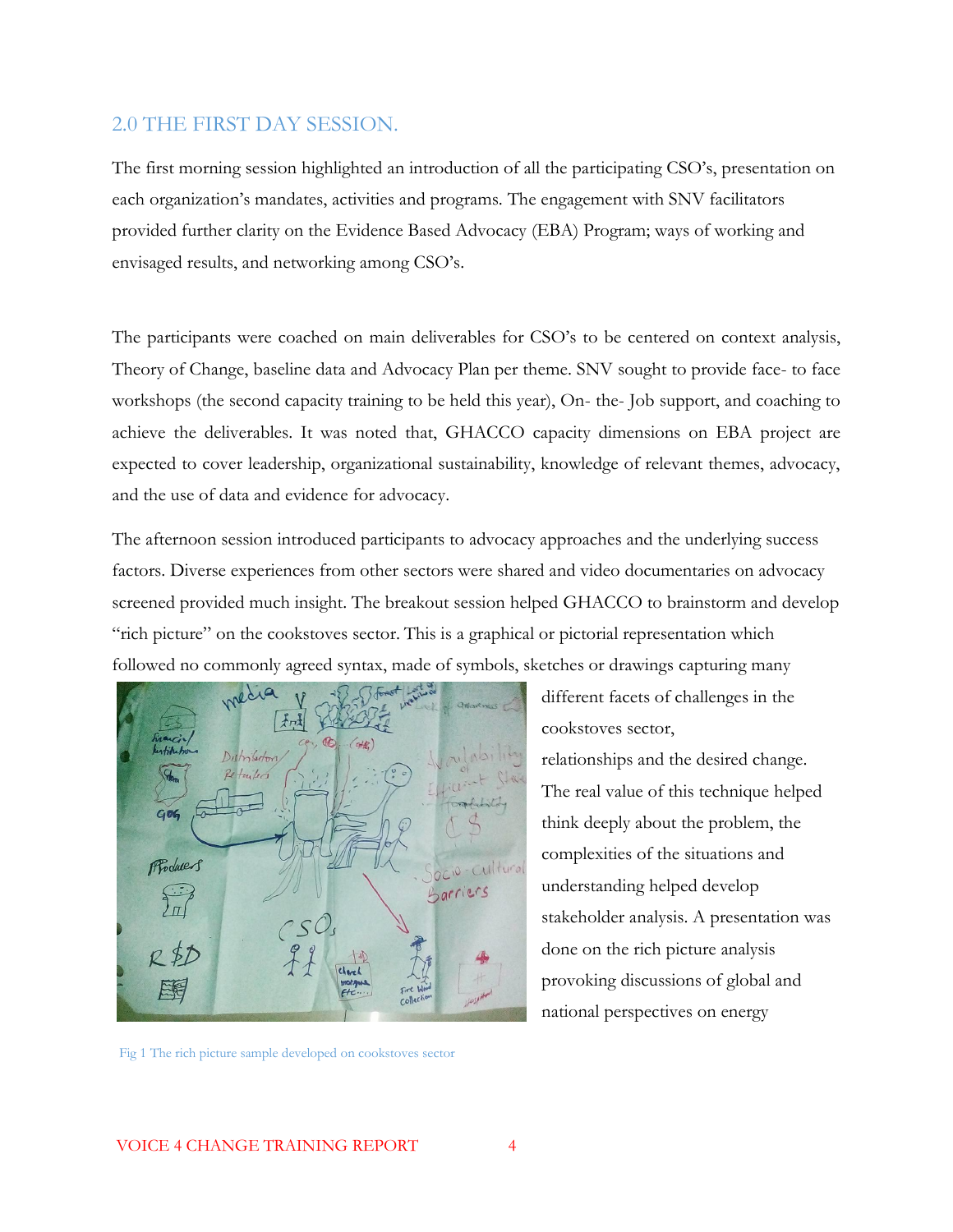(cookstoves sector), main issues, trends and linkages to SDGs concluded summary of activities for the day.

### 3.0 THE SECOND DAY SESSION

The second day opening plenary introduced Planning Monitoring and Evaluation (PME) in Evidence Base Advocacy. The ongoing process of PME to track changes, understanding why changes have happened and deciding how to improve for the future was emphasized. Participants



were schooled on developing Content Analysis; more profound factors (Social, Political, Cultural, Technological etc.) and actor (interest, power analysis), gender dynamics and climate change that have impact on the issues to be changed. The second facilitator highlighted the steps of the stakeholder analysis:

Fig 2. Developing Context Analysis on the cookstoves sector.

- I. Identifying stakeholders associated on the issue using the rich picture.
- II. Develop actor grid to structure and group the stakeholders together.
- III. Mapping the actors according to their levels. Analyze the power of stakeholders on matrix of



**influence** and **interest**. **IV**. Identifying **drivers**, people or organizations important to fully engage or blockers (high influence, low interest in desired change) **Key Words Learnt**: The **interest** measures to what degree actors have an interest in the desired change. The **influence** is about the control actors have over the main issue. The **drivers;**  often the

#### Fig 3 Cookstoves stakeholder mapping analysis developed

stakeholders and high interest aligned with the project with high influence. The third session were on developing the Theory of Change. The training skills learnt are necessary to achieve

VOICE 4 CHANGE TRAINING REPORT 5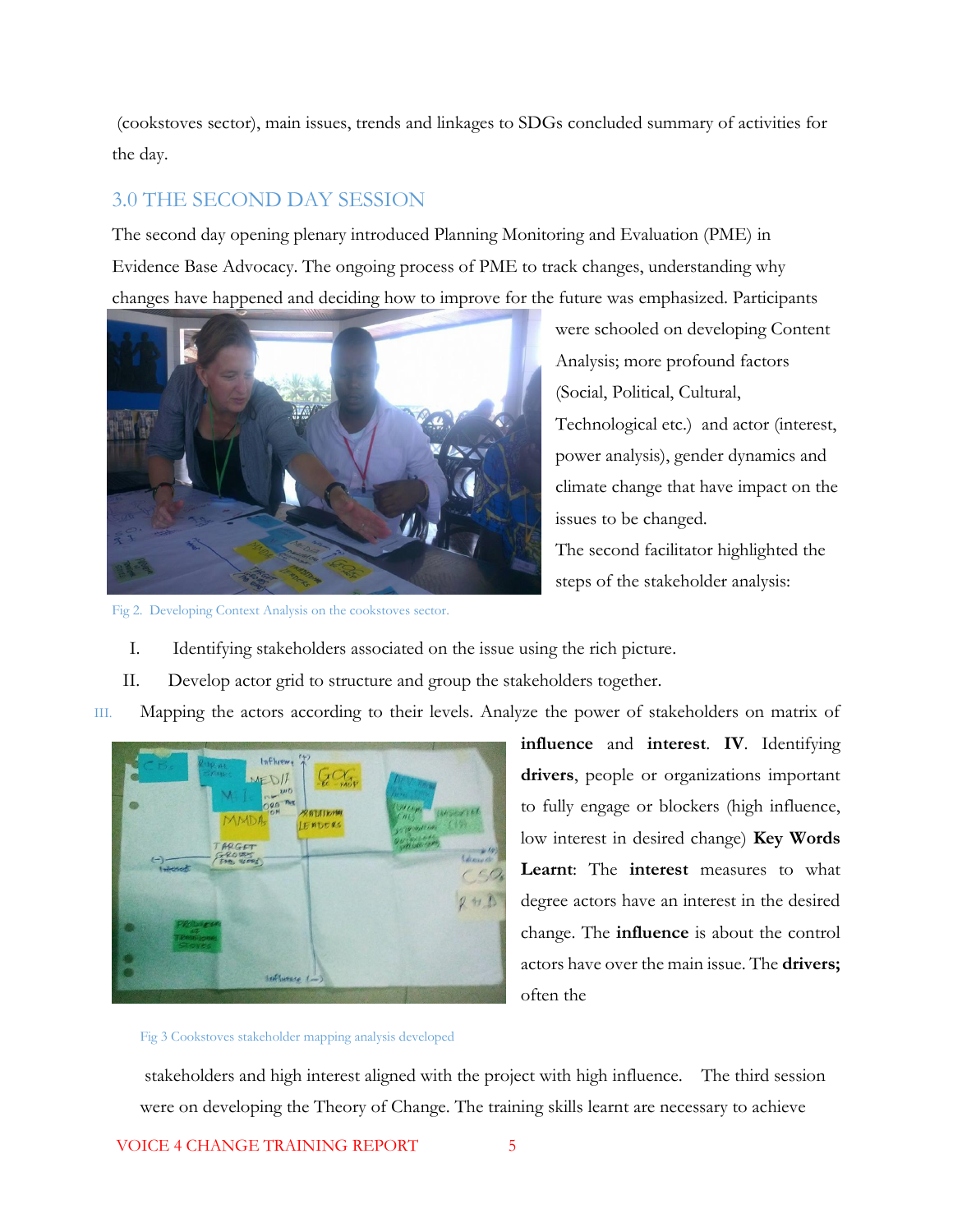desirable goals. It also helped to identify strategies essential to impact on desirable changes and map the pathways of change with narratives of different steps and assumptions. It was



emphasized that, the Theory of Change must be reviewed regularly to update contextual information. The breakout session helped to develop a Theory of Change. It helped impacted knowledge as follows:

To develop framework for  $M \& E$ ,

To see the bigger picture of issues at hand.

- To help communicate the program
- To provide the foundation for program design and implementation.

Fig 4: Joseph Kwashie (standing) making valuable contribution on developing Theory of Change in the cookstove sector

To help in creating shared understanding.

The final session for the day exposed trainees to advocacy skills of communication and negotiation.

On communication, it was noted that 7% are of verbal, 38% vocal and 55% being body language. The 7 Cs of communication; Clear, Concise, Concrete, Correct, Coherent, Complete, and Courteous to be used as a checklist for clear communication for meetings, emails, phone calls, reports and presentation. Negotiation approaches learnt included: Distributive Negotiation

Fig 5: Section of Theory of Change Developed.

(win-lose as other party seen as enemy) and Integrative (win- win seen as expanded pie, cooperative problem-solving and open sharing of information). At negotiation table the following principles was taught to be observed: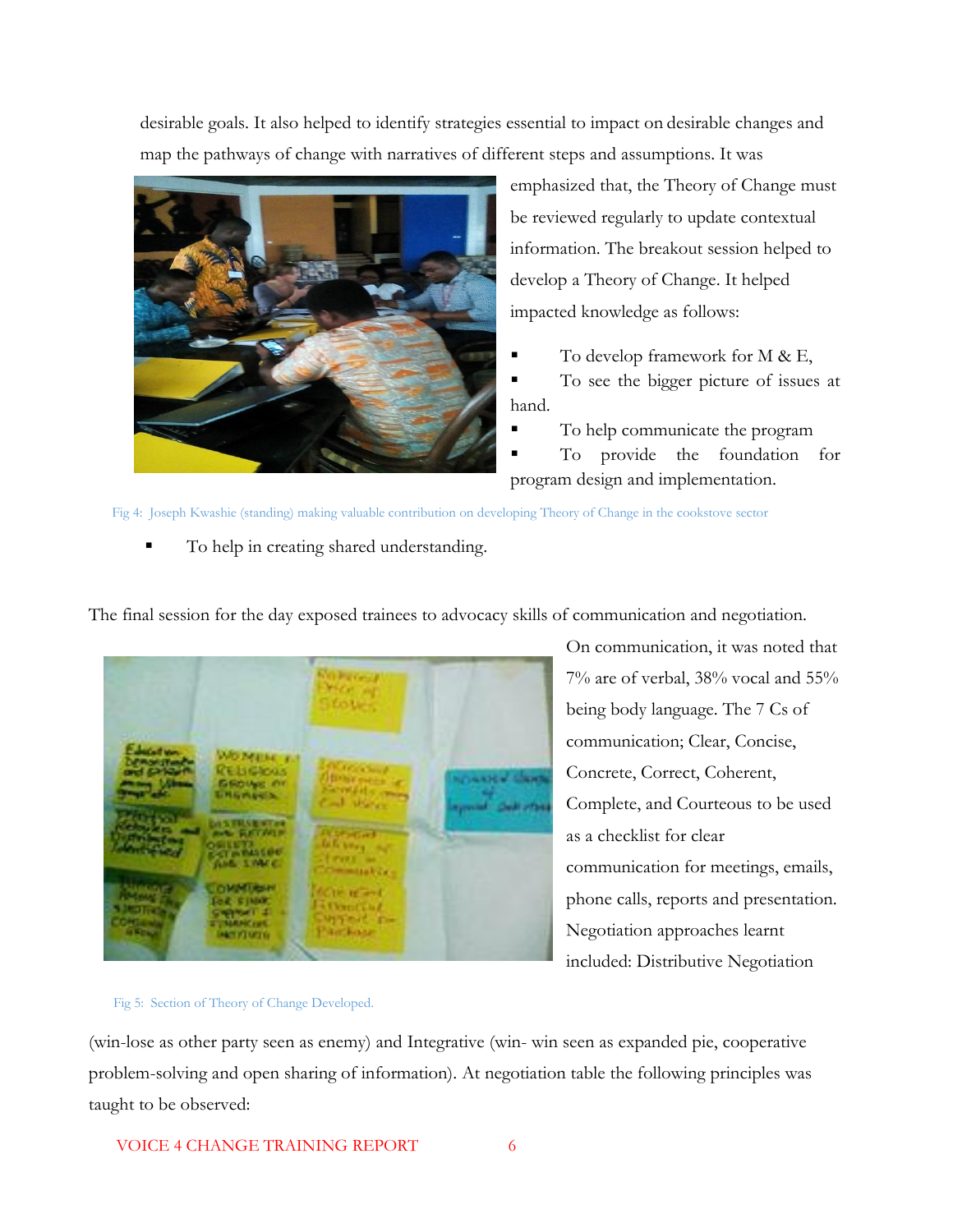- Be assertive, not aggressive and show respect
- Be an active listener, recognize attitude and style of others
- Start with praise, speak short and to the point.
- Discuss concrete actions
- Think-in solutions and alternatives

# <span id="page-7-0"></span>4.0 THE THIRD DAY SESSION.

The day begun with developing leadership skills through leadership dance exercise. This helped participants to talk to each other and make presentations about specific leadership best practices. Some selected trainees shared stories about the best or most influential and inspirational leader they have encountered. Also 3 roles of leadership were identified; personal leadership, business management leadership and societal leadership. The second session for the day was on how to develop an Advocacy Plan. The Advocacy Plan dimensions to consider which is based on the theory



of change are:

The Clear outline of advocacy processes.

- Identify activities & timelines.
- Resource Planning

Risk Management.

The elements of key Advocacy Plan learnt included:

- **•** Crafting Problem description
- $\Box$  Goal setting
- Developing Context Analysis
- Crafting Theory of Change
- Monitoring and Evaluation
- Communicating strategy development
- Activity Planning; Collaborative Approach
- Assumptions, Risk and Mitigations.

Fig 6: The hexagonal radial representation of Theory of Change and Advocacy Planning.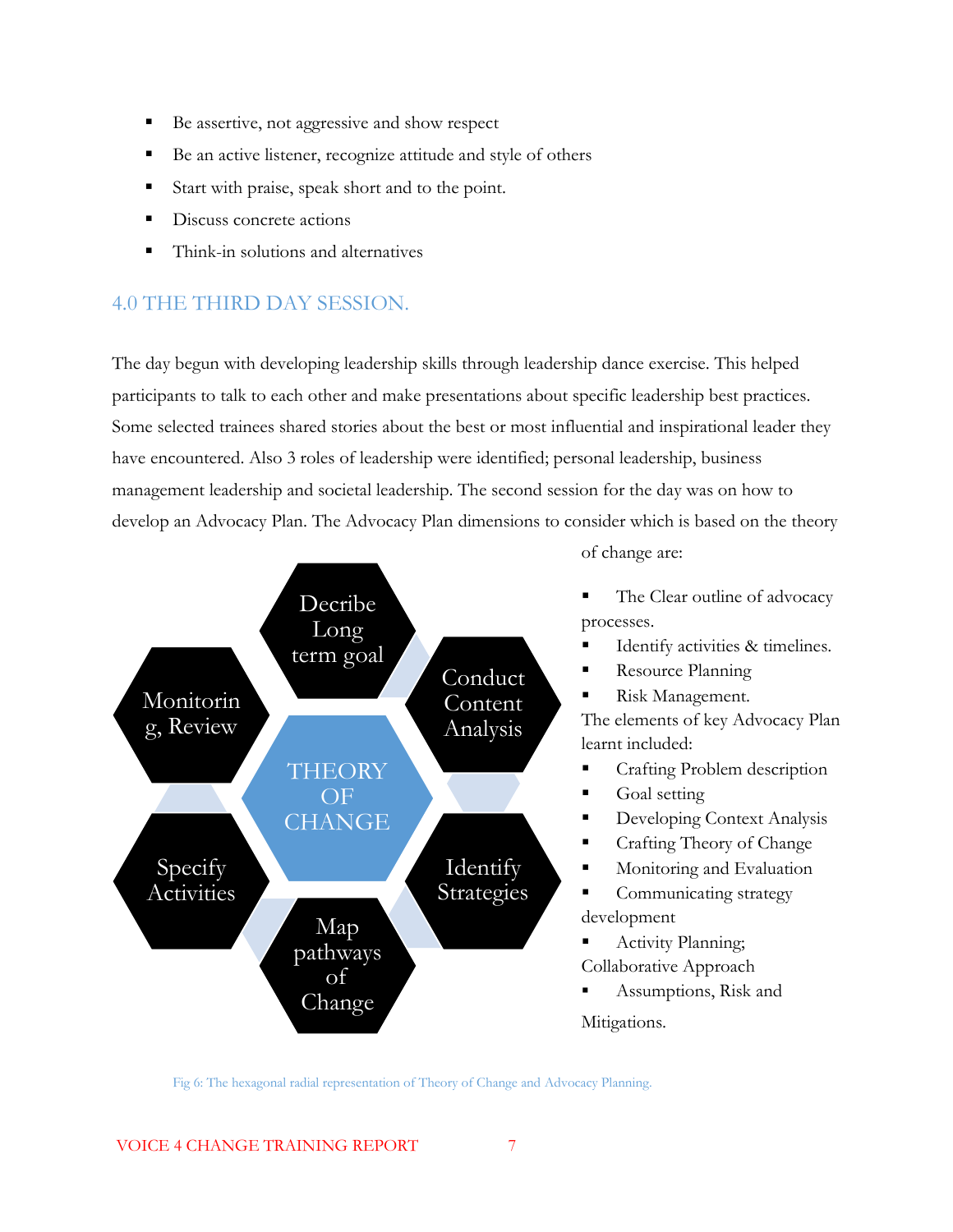The breakout session in the afternoon provided trainees templates to try hands on the advocacy planning stages using cookstoves sector as an example.

The third session of the day entailed the training of participants on Capacity Assessment & Identification of Needs. This helped to get better insight in what is critical leadership, advocacy and thematic capacities are for improvement. During the group exercise we brainstormed on answers to the followings:

- What are the critical capacities?
- What are organization's current capacity?
- What are areas for improvements?

The final session for the day was a tour to the Elmina Castle. Below are pictures from the tour.



Fig 7: Group picture at Elmina Castle tour.

#### <span id="page-8-0"></span>5.0 THE FOURTH DAY SESSION.

The final day of the training dealt with developing Advocacy Action Plan. An exercise on activity planning undertaken prescribed concrete activities, actions and how responsibilities are outlined during specific duration. This activity helped to: 1. Identify Tasks. All of the tasks that you need to accomplish your objective.

2: Analyze and Delegate Tasks. (It helps sees the entire project from beginning to end, look at each task in greater detail. Are there any deadlines for specific steps? Do you need to arrange additional resources? Who perform certain deliverables? What resources are needed to perform certain tasks?)